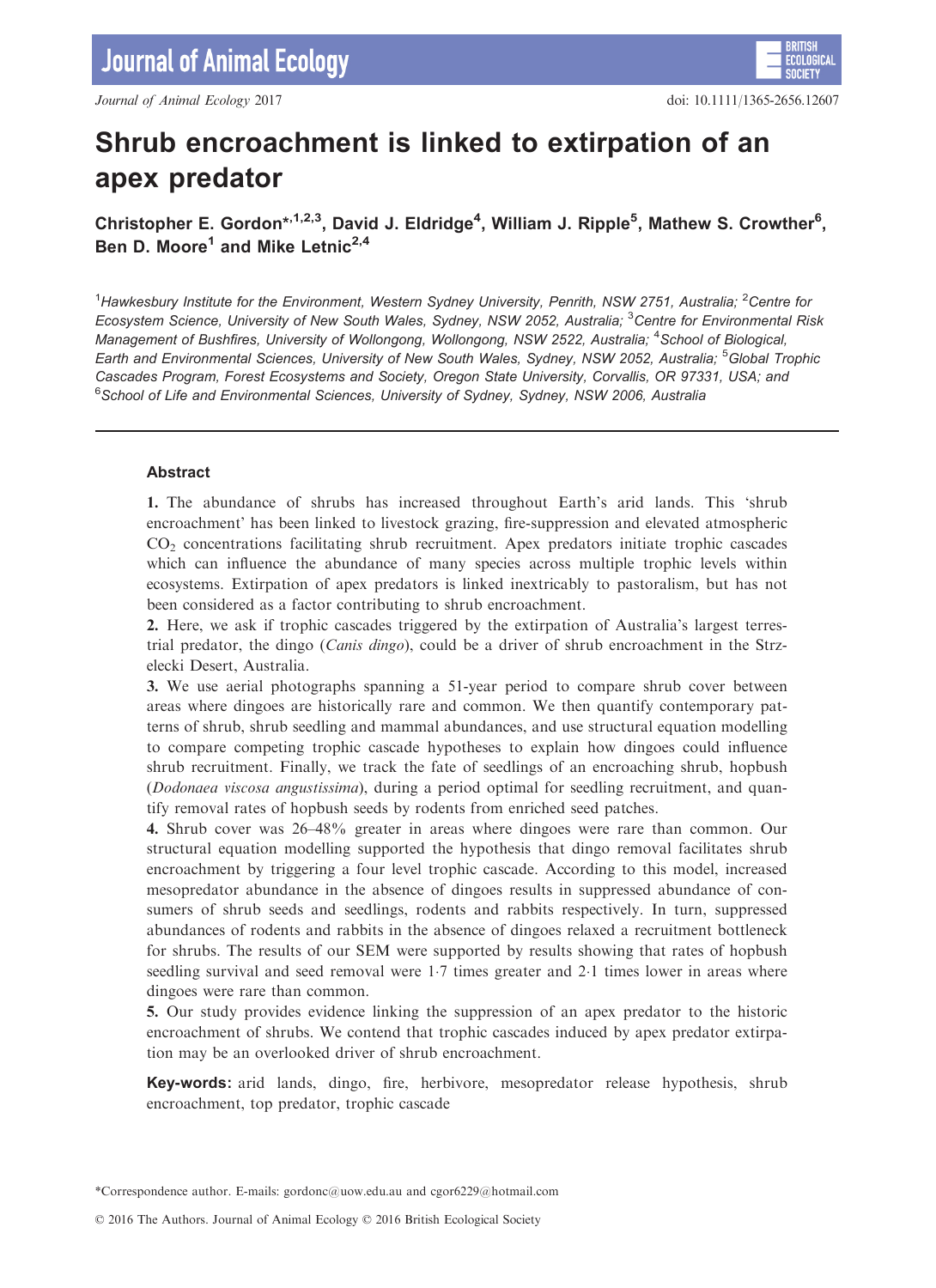#### Introduction

Recent studies show that apex predators play a pivotal role in the functioning of ecosystems and that their importance in shaping ecological communities has been enormously underestimated (Estes et al. 2011; Ripple et al. 2014). Apex predators' suppressive, typically nonlinear effects on populations of herbivores and smaller predators (mesopredators) can have cascading, indirect effects on species at lower trophic levels. The disruption to ecosystems caused by the widespread removal of apex predators, such as big cats, canids and sharks, can shift ecosystems to alternate states across vast areas due to over-abundant mesopredators and herbivores regulating trophic pathways (Estes et al. 2011; Colman et al. 2014).

Numerous studies have demonstrated the existence of trophic cascades whereby the biomass of plants palatable to herbivores is depleted in areas where apex predators are absent due to an increase in herbivore abundance and impact (Terborgh et al. 2001; Beschta & Ripple 2009). A similar cascade of effects is predicted by the mesopredator release hypothesis (MRH). According to the MRH, reduced abundance of top-order predators results in an increase in the abundance and predatory impact of smaller mesopredators (Ritchie & Johnson 2009). Consequently, the prey of mesopredators may decline in abundance in the absence of apex predators (Ritchie & Johnson 2009).

Shrub encroachment is a global phenomenon characterised by an increase in cover and density of mostly indigenous woody plants at the expense of grasses, particularly in arid and semiarid grasslands (van Auken 2000; Eldridge et al. 2011). Encroachment has increased dramatically over the past century, but its drivers are not well understood. Encroachment is thought to result from complex interactions among grazing, burning and increased atmospheric concentrations of  $CO<sub>2</sub>$  altering the competitive relationships between woody seedlings and grasses (Briggs et al. 2005; Knapp et al. 2008).

The livestock grazing model for shrub encroachment posits that sustained overgrazing by livestock depletes aboveground grass biomass, reducing competition for resources between grasses and shrub seedlings and hence facilitates the recruitment of shrubs (Roques, O'Connor & Watkinson 2001). Livestock grazing also reduces fuel loads and consequently the frequency and intensity of fires which favour grasses over shrubs. Thus, by suppressing fire, grazing can further promote the recruitment and survival of shrubs (Scholes & Archer 1997).

Existing models to explain shrub encroachment have not considered whether vertebrate apex predators could play an indirect role in determining shrub abundance through their effects on consumers of shrubs. Extirpation of large mammalian carnivores is a world-wide phenomenon linked to livestock husbandry because people kill predators in order to protect livestock (Woodroffe 2000). The removal of large carnivores has the potential to influence shrub population dynamics because it frequently results in changes in the abundance and impact of consumers and dispersers of grasses, shrubs and their seeds such as large herbivores, burrowing herbivores and rodents (Weltzin, Archer & Heitschmidt 1997; Browning & Archer 2011; Davidson, Detling & Brown 2012).

In this study, we ask if multilevel trophic cascades (Box 1), triggered by the removal of Australia's largest terrestrial predator, the dingo (Canis dingo), could be a driver of shrub encroachment. Specifically, we use a sequence of aerial photographs spanning a 51-year period to examine the effect that dingo extirpation has had on shrub cover on either side of the Dingo Fence in the Strzelecki Desert, Australia. Extending over 5000 km, this fence excludes dingoes from its eastern and southern sides and thus provides a rare, large-scale experiment to examine the effects that top predators have on ecosystems (Letnic, Ritchie & Dickman 2012). Because our analyses of aerial photographs linked dingo suppression to marked

Box 1. Our *a priori* hypotheses to explain how dingoes may influence the abundance of shrub seedlings

Mesopredator cascade hypothesis: The suppression of consumers of shrub seeds and seedlings by foxes and cats in the absence of dingoes facilitates an increase in shrub density. This occurs because dingo removal results in an increase in fox and cat abundance owing to a reduction in direct killing and competition (Moseby et al. 2012). In turn, irrupting foxes and cats suppress the abundances of rabbits and mice through predation (Letnic, Crowther & Koch 2009). Rabbits consume shrub seedlings and mice consume shrub seeds (Auld 1995; Gordon & Letnic 2015). Where dingoes have been removed, decreased consumption on seedlings and seeds of shrubs by rabbits and mice, respectively, facilitates an increase in shrub recruitment and abundance.

Herbivore cascade hypothesis: Shrub density increases in the absence of dingoes because suppression of grasses by grazing herbivores facilitates an increase in shrub density. This occurs because shrub seedlings, which are less palatable to grazers than grasses, are released from competition with grasses owing to herbivores suppressive effects on grass abundance (van Auken 2000). The removal of dingoes exacerbates herbivores' effects on grasses because in the absence of dingoes pastoralists increase their stocking rates and kangaroo populations irrupt (Letnic, Crowther & Koch 2009; Letnic, Ritchie & Dickman 2012). Where dingoes have been removed, decreased competition from grasses and decreased mortality of shrubs and shrub seedlings facilitates shrub recruitment.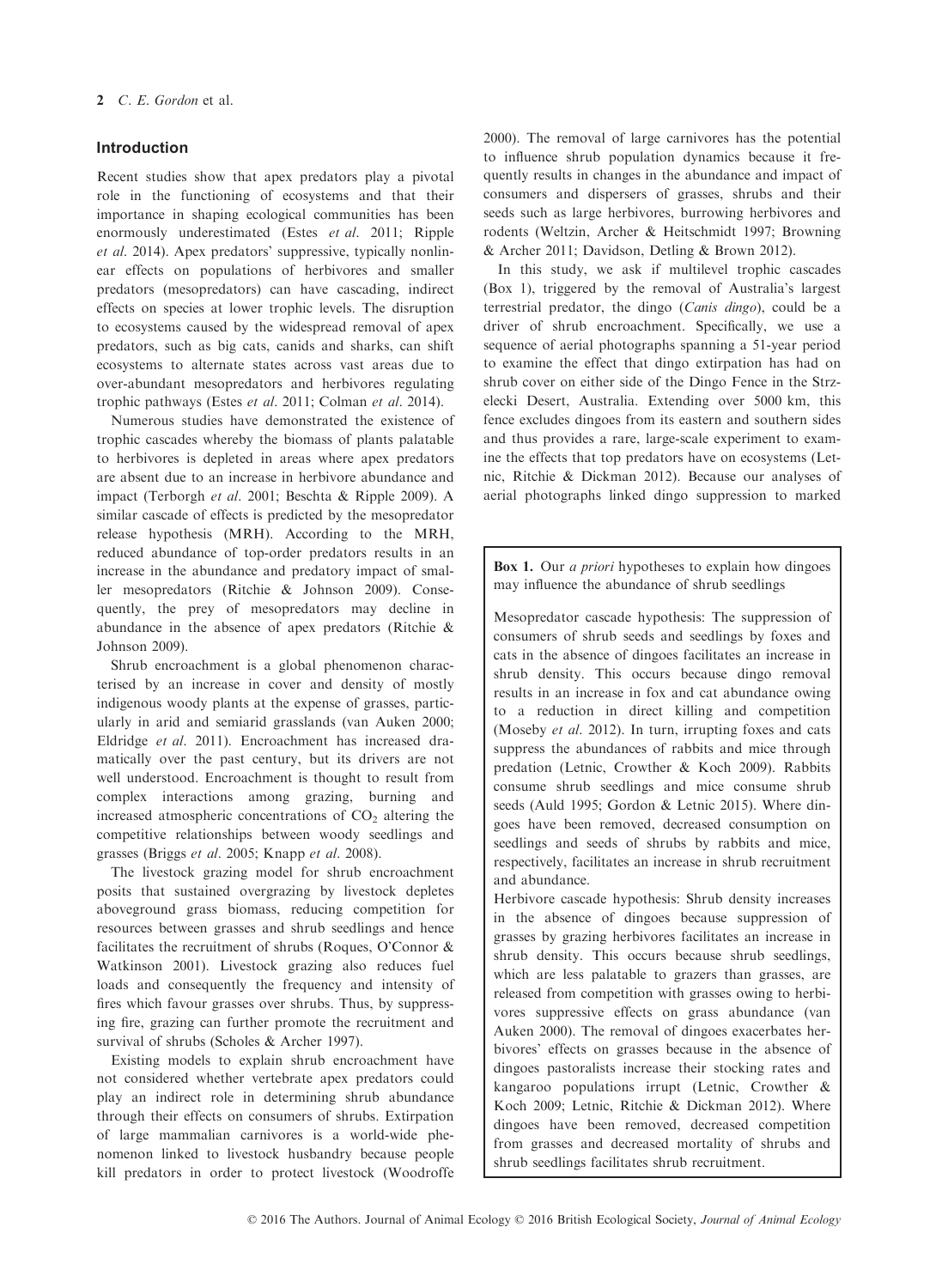increases in shrub cover, we then quantified contemporary patterns of mammal and shrub seedling abundance at study areas situated on either side of the Dingo Fence and used structural equation modelling (SEM) to compare hypotheses to explain how dingoes might influence shrub cover and the abundance of shrub seedlings (Box 1). To corroborate the patterns generated by our aerial photograph and SEM analyses, we tracked the survival of seedlings of the dominant encroaching shrub species, Dodonaea viscosa angustissima (hopbush) over a 32-month period and manipulated the density of hopbush seed in the soil to assess seed removal by rodents.

## Materials and methods

The study was conducted in the region surrounding the Dingo Fence in the Strzelecki Desert (Fig. 1). To prevent immigration of dingoes into New South Wales (NSW) and thus reduce their attacks on sheep (Ovis aries), the NSW state government constructed an c. 2 m tall dingo-proof fence along the NSW/South Australia (SA) border and NSW/Queensland (Qld) border between 1914 and 1917 (Fig. 1; Letnic & Dworjanyn 2011). The boundaries of NSW with Qld and SA along the meridians 29°S and 141°E, respectively, were established by decree during the 19th century prior to colonisation of the region by European settlers (King William Henry the Fourth 1836). Thus, the borders are arbitrary administrative boundaries that do not reflect geographical features that may be expected to influence shrub or mammal abundance.

Dingoes are rare on the NSW ('inside') side of the fence where intensive control using poison baiting, trapping and shooting have been carried out since domestic livestock grazing commenced in the second half of the 19th century (Fleming et al. 2001). Dingoes are common on the SA and Qld ('outside') sides of the fence where they are controlled only sporadically (Letnic, Crowther & Koch 2009). Suppression of dingoes in western NSW has induced a trophic cascade evidenced by a marked difference in mammal assemblages across the fence. Kangaroos (Macropus spp.) and red foxes (Vulpes vulpes) are more abundant inside the fence where dingoes are rare, while dingoes, rabbits (Oryctolagus cuniculus), rodents and grasses are more abundant outside the fence where dingoes are common (Letnic, Crowther & Koch 2009).

The dominant landforms in the Strzelecki desert are longitudinal, west-east trending sand dunes reaching 8 m in height. Mean annual rainfall in the study region decreases from north to south and ranges from 188 to 227 mm (Australian Bureau of



Fig. 1. Locations of the study areas in the Strzelecki Desert showing sites where historic shrub cover was assessed (diagonal lines within polygons; Fort Grey in the north and Hawker gate in the south) and sites where the contemporary patterns of hopbush seedling and consumer abundances were measured (black circles). Black lines represent the Dingo Fence. The grey polygon represents Sturt National Park. The insert map shows the location of the Dingo Fence (black line) and study area (grey square) in Australia.

© 2016 The Authors. Journal of Animal Ecology © 2016 British Ecological Society, Journal of Animal Ecology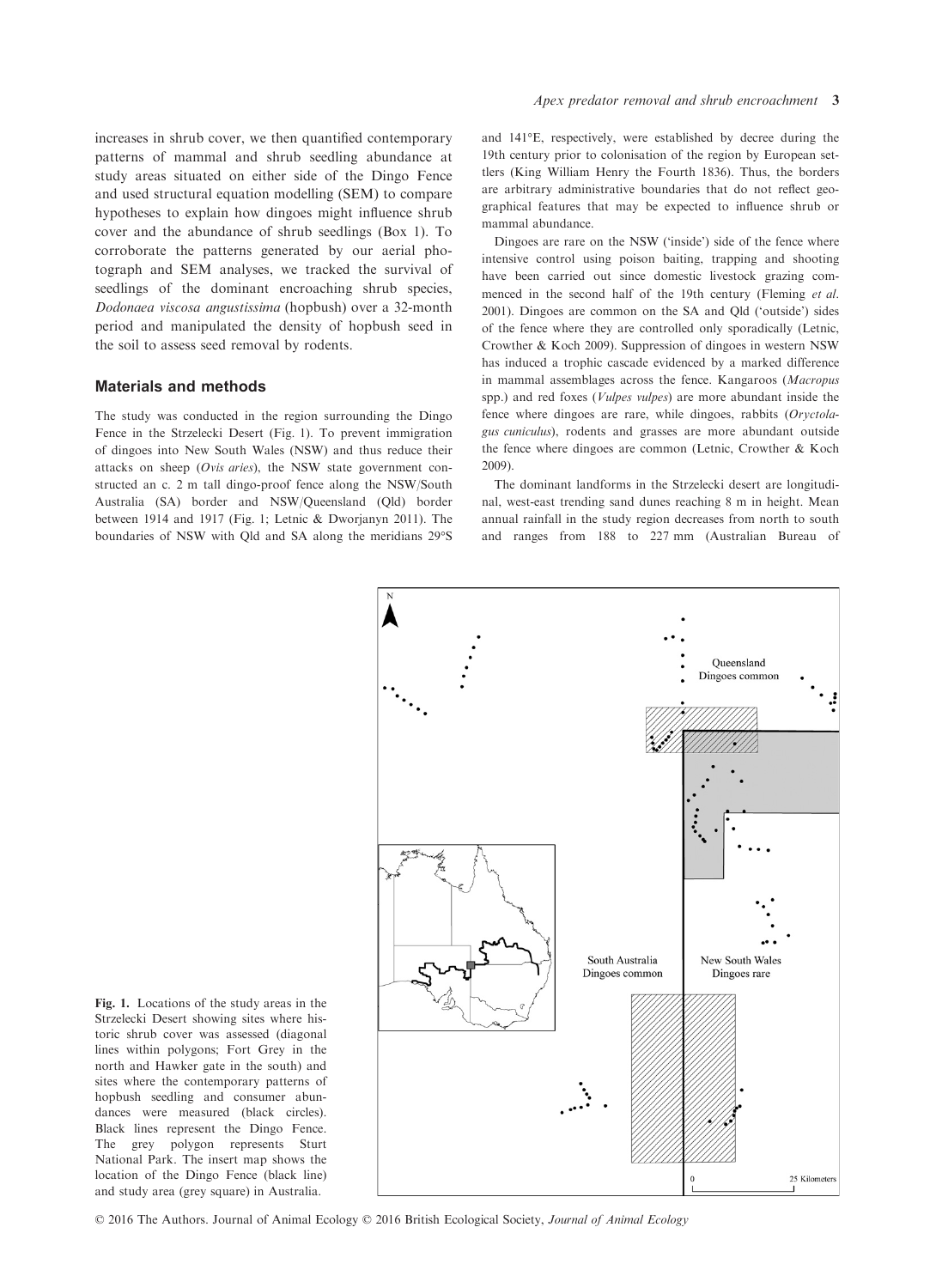#### 4 C. E. Gordon et al.

Meteorology 2016). Vegetation on sand dunes is dominated by annual and perennial shrubs and inter-dunal swales are dominated by grasses and forbs.

Sheep were grazed at relatively high densities throughout the study area during the late 19th and early 20th century when dingo control was undertaken primarily by trapping and poisoning with strychnine and sheep were frequently shepherded. Following the erection of the dingo fence between 1914 and 1917 until the present day, sheep grazing has largely been restricted to areas situated 'inside' the dingo fence, due to the lower risk of dingoes attacking sheep (Letnic & Dworjanyn 2011). Historically, cattle have been grazed on both sides of the dingo fence (Letnic, Crowther & Koch 2009). Large areas not subject to commercial livestock grazing occur inside (Sturt National Park) and outside (vacant land in the northwest corner of the study area) the Dingo Fence (Fig. 1). Sturt National Park has not been grazed by livestock since 1972; however, dingoes are routinely killed in and around the park and are therefore rare.

#### historical shrub cover

We compared changes in shrub cover through time for areas where dingoes are historically rare (inside the Dingo Fence) and common (outside the Dingo Fence) at two separate locations, Hawker Gate (2770 sample units, defined below) and Fort Grey (2018 sample units; Fig. 1). The two locations fell within the same broad geological formation and vegetation type, but differed in their land-use. Cattle are grazed outside the fence at both locations, but sheep and cattle are grazed inside the fence at Hawker Gate, and no livestock are grazed inside the fence at Fort Grey (i.e. Sturt National Park). These land-use differences allowed comparisons of shrub cover between pastoral and nonpastoral areas inside the dingo fence. Such comparisons were not possible outside the Dingo Fence because no ungrazed areas occurred within the immediate sample area.

Shrub cover was assessed using monochromatic aerial photographs taken by government agencies in 1948, 1972, 1983 and 1999 (see Appendix S1, Table S1, Supporting Information for replication levels between sample areas). Aerial photographs were digitised at 800 dpi, homogenised to a 1:50 000 scale, and georeferenced through a first order rectification in ArcGIS (version 9.3; ESRI, Redlands, CA, USA). To estimate shrub cover, circular sample units (100 m diameter) were overlaid onto aerial photographs at regular 500 m intervals from a random location in the northwest corner. Shrub cover was calculated as the number of shrubs visible within each sample unit. Because shrubs mainly occur on sand dunes, and to ensure that replicate points were sampled from similar habitat types, we limited our sampling to sand dune areas (>30% of total coverage). Shrubs were readily distinguishable from understorey cover in aerial photographs (Appendix S1, Fig. S1). To minimise confounding owing to environmental variation, the sample units were always placed <15 km from the Dingo Fence, and repeated measures taken across the time-series were made from sample units within a 5 km diameter area.

For each sampling unit, we scored the following attributes hypothesised to influence shrub abundance for inclusion as predictor variables in generalized linear models (GLMs; Appendix S1, Table S2 shows predicted effects of variable on shrub cover): year of the photograph; distance to Dingo Fence; distance to closest artificial watering point (a proxy for historic

grazing activity; Landsberg et al. 2003); latitude; average annual rainfall in the previous 20 years; and the occurrence of fire within the last 20 years at the centroid of each sampling unit. Because historical information indicated that the intensity and efficiency of dingo control has increased over time (Allen & Sparkes 2001; Fleming et al. 2001), we included an interaction term between dingo presence (i.e. side of the Dingo Fence) and time in our models.

Maps of the distribution of artificial watering points were created using historical maps archived at the National Library of Australia. Average annual rainfall within the previous 20 years was assessed using annual gridded rainfall data obtained from the Australia Bureau of Metrology (Australian Bureau of Meteorology 2016). Fire history maps were created for the entire sample period using aerial photographs (1948–1999), satellite imagery (1975–2012), archival maps held at the State Library of NSW and online fire-mapping resources [\(www.firenorth.org.au/nafi2/\)](http://www.firenorth.org.au/nafi2/).

#### statistical analysis of historical shrub cover

Continuous predictor variables were standardised to have a mean of 0 and standard deviation of 1. Spearman's rank correlation was used to assess collinearity between predictor variables. If the correlation between variables exceeded 07, then the two variables were considered proxies and one variable was removed from analyses (Zuur 2009). GLMs with a Poisson error distribution were used to assess the effects of predictor variables on shrub cover. We tested all combinations of predictor variables and ranked the fit of models using the Akaike's Information Criterion for small sample sizes (AICc; Burnham & Anderson 2002). Scaled coefficient strength and associated standard errors from GLMs were used to infer predictor variable influence within the best model. Residual and null deviance values were used to compare the fit of candidate GLMs (i.e. a candidate model is 'better' than the null model if it has a lower residual deviance value). Chi-squared values were used for statistical inference whereby:  $chi$ -squared = null deviance  $-$  residual deviance with degrees of freedom (df) = null deviance df  $-$  residual deviance df).

To account for spatial autocorrelation (SAC) within our data set, we used autocovariate models (10 km neighbourhood distance), which estimated the degree to which the response variable at any one site reflected the response variables at surrounding sites (Dormann et al. 2007). All GLMs included a distanceweighted SAC term. GLMs were conducted in the program R (R Development Core Team 2016). Spatial autocorrelation coefficients were generated using the package 'spdep' (spatial dependence; Bivand 2011).

#### contemporary patterns in shrub seedling and mammal abundance

We quantified the abundances of shrub seedlings and shrubs, grasses, and mammals at 91 study sites spread on either side of the Dingo Fence over five sampling periods between May 2012 and June 2013 (see Appendix S2, Table S1 for replication levels among sampling occasions). The 1 ha sites were located on sand dunes adjacent to single-lane vehicle tracks and were >1 km (but normally >2 km) from artificial watering points. Sites were centred on dune crests and encompassed dune bottom, middle and top areas. Sampling occurred after a prolonged period of high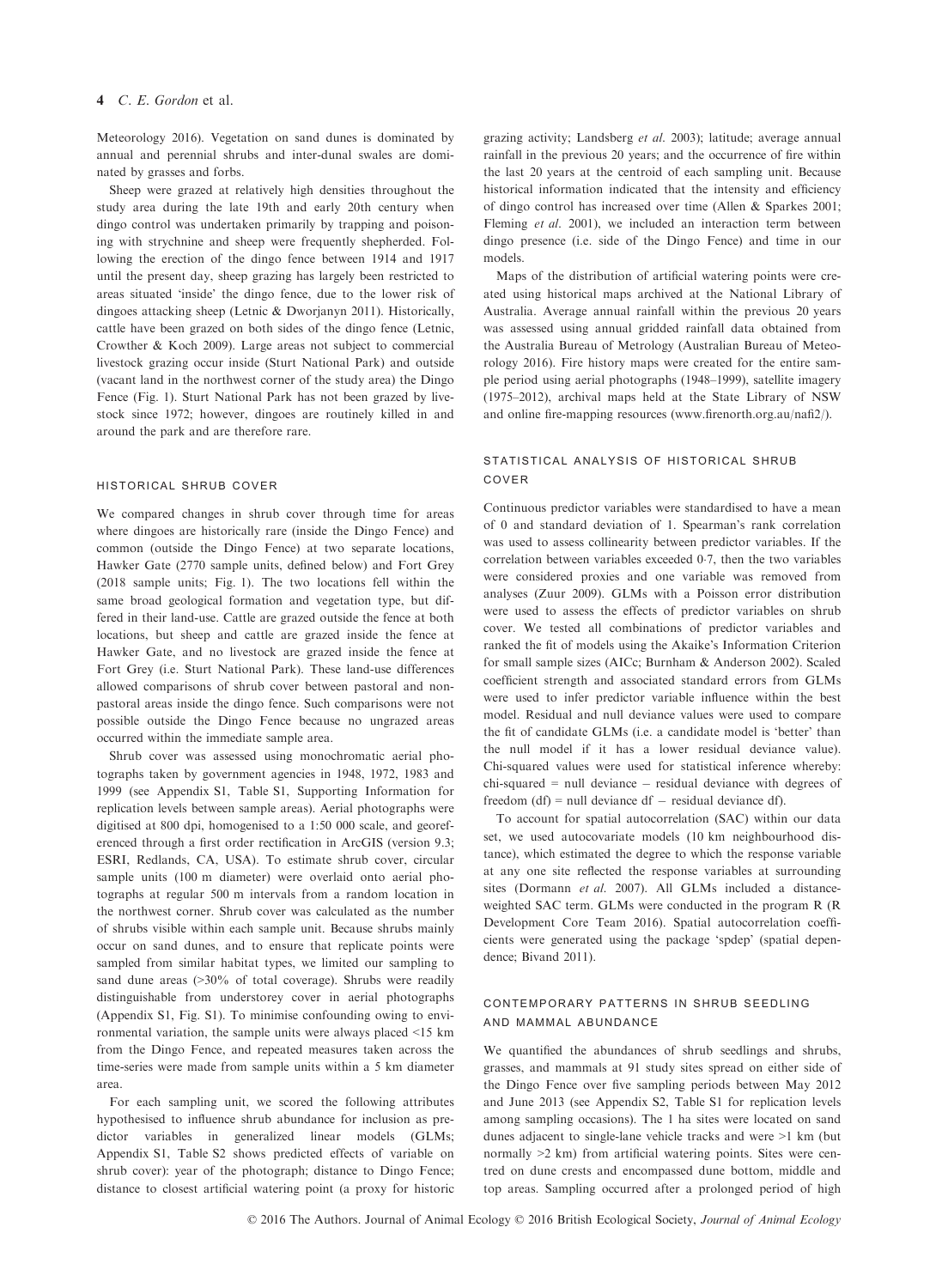rainfall associated with the La Niña phase of the El Niño Southern Oscillation. Cumulative rainfall totals for the period between 2010 and the time of sampling were similarly high throughout the study area (Appendix S2, Table S1).

Because we were interested in identifying the effects that dingoes may have had on shrub seedling abundance and hence recruitment through 'mesopredator' and 'herbivore' cascade pathways (Box 1), we stratified sites across a range of contemporary grazing and dingo control regimes. These included sites with: sheep and cattle grazing where dingoes were rare (inside the Dingo Fence;  $n = 22$ ); cattle grazing where dingoes were common (outside the Dingo Fence,  $n = 43$ ); no livestock grazing where dingoes were rare (Sturt National Park inside the Dingo Fence;  $n = 19$ ) and no livestock grazing where dingoes were common (vacant land outside the Dingo Fence;  $n = 7$ ; Fig. 1). Constraints on access resulting from inclement weather or unpassable roads limited our sampling effort during some sampling periods.

The abundance of all shrub seedlings (<30 cm height) at each site was quantified by scoring the number of seedlings on three  $2 m \times 100 m$  belt transects. Seedling abundance was calculated at each site as the number of seedlings per  $1000 \text{ m}^2$ . The canopy cover of mature shrubs (>1 m height) was assessed at each site using a Bitterlich gauge (Friedel & Chewings 1988). This technique generates a shrub cover estimate which is proportional to shrub canopy size. Shrub cover was averaged across six evenly spaced points at each site using a Bitterlich gauge of 75 cm length, and with a 7.5 cm cross bar. Dodonaea viscosa angustissima, Acacia ligulata, Acacia aneura, Acacia tetragonophylla, Hakea leucoptera, Casuarina pauper, Senna artemisioides spp. and Senna pleurocarpa were the shrubs species included in counts.

Abundance of grasses was quantified using a step-point method (Landsberg et al. 2003). On each site, grass cover was scored on three 100 m transects at 1 m intervals resulting in a total of 300 points per site. Grass cover at each site was calculated as the percentage of points where grass was recorded. Aristida spp. and Eragrostis spp. were the dominant grasses at study sites.

Indices of dingo, fox and feral cat (Felis catus) activity were recorded at each site using a 40 m tracking plot located on single-lane dirt roads adjacent to each site. The track plots were swept daily. The presence of dingo, fox and cat tracks was recorded for two to three consecutive nights. An index of the activity of each species was calculated as the percentage of nights that each predator was detected.

Grazing activity of kangaroos, rabbits and livestock (cattle and sheep) was quantified in the same three  $2 \text{ m} \times 100 \text{ m}$  belt transects used to quantify seeding abundance by scoring the presence of fresh dung (dung with a black patina). An index of grazing activity for each species was calculated as the total number of dung groups per  $1000 \text{ m}^2$  (Letnic, Crowther & Koch 2009). We chose dung counts over other estimators of grazing activity (e.g. livestock stocking rates) as our measurement of grazing activity because they can be used to index recent grazing pressure at the scale of our 1 ha study sites.

We used live-trapping to index the abundance of granivorous rodents (Mus musculus, Notomys fuscus, Pseudomys hermannsburgensis and Pseudomys desertor). Trapping was conducted at each site using 20 box traps (Sherman traps;  $7.62 \times 8.89 \times 22.86$  cm, H.B. Sherman Traps, Inc., Tallahassee, FL, USA) baited with peanut butter, oats and golden syrup. Traps were placed in a four by five grid with traps spaced 20 m apart. Sites were trapped for two or three consecutive nights. Bait was replenished daily. To prevent double counting, captured mice were given a unique mark with a pen. Total mouse abundance was calculated as the number of individuals captured per 100 trap nights.

We calculated an index of the rainfall received at each study site during the recent La Niña event (see above) by summing the estimated amount of rainfall received between January 2010 and the month during which each experimental site was sampled using the Australian Bureau of Meteorology's monthly gridded data base (5  $\times$  5 km grid resolution; Australian Bureau of Meteorology 2016).

Fire occurrence was quantified using the previously described historic fire maps. Information regarding the amount of dingo control at each site was obtained from landholders. The intensity of dingo control was treated as an ordinal variable whereby: areas inside the Dingo Fence subject to poisoning, exclusion by the fence and shooting were allocated a value of 3 ( $n = 41$ ); areas outside the Dingo Fence where dingo baiting and shooting occurred were allocated a value of 2 ( $n = 26$ ); and areas outside the Dingo Fence where no dingo baiting occurred were allocated a value of 1 ( $n = 24$ ).

## STATISTICAL ANALYSIS OF CONTEMPORARY patterns in shrub seedling and mammal abundance

Piecewise SEM was used to test hypotheses explaining how dingoes might influence shrub recruitment (Box 1, Fig. 2, see Appendix S3 for R script). Unlike classical SEM approaches which use a co-variance matrix to determine a global estimator, piecewise SEM uses localised estimators (Grace et al. 2012). Piecewise SEM are particularly useful for analysis of landscapescale data sampled using a range of methods, like ours, because localised estimates can be specified using case-specific models. For example, Poisson models can be specified for count data and binomial models can be specified for binary data.

We created an a priori SEM model (Fig. 2) describing the expected relationships between test variables based on previous research in the area, and on our mesopredator cascade and herbivore cascade hypotheses (Box 1). In addition to pathways described in Box 1, mature shrubs were predicted to positively affect the recruitment of shrub seedlings due to nursery affects (Cunningham et al. 1992); fire which occurred at some of the study sites between 2010 and 2011 (19 sites) was expected to negatively affect grasses, shrubs and shrub seedlings due to burning; historic fire which burnt some of the study area in 1972 (12 sites) was expected to negatively affect mature shrubs due to burning; rain since 2010 was expected to positively affect grasses and shrub seedlings because seedling recruitment often occurs after episodic periods of high rainfall (Nicholls 1991); livestock and kangaroos were expected to negatively affect shrub seedlings because these species may episodically browse some shrub seedlings or kill them through trampling; and foxes were expected to negatively affect cats due to competition or predation (Letnic, Ritchie & Dickman 2012). We did not include linkages between: dingoes and rabbits, and dingoes and mice in our SEM because previous studies have demonstrated strong positive correlations between these variables and there is no a priori reason to believe that dingoes shepherd rabbits or mice (Letnic, Crowther & Koch 2009); livestock, kangaroos and rabbits because competition between these herbivores is low during periods of high rainfall (Dawson & Ellis 1994); or foxes and cats and livestock and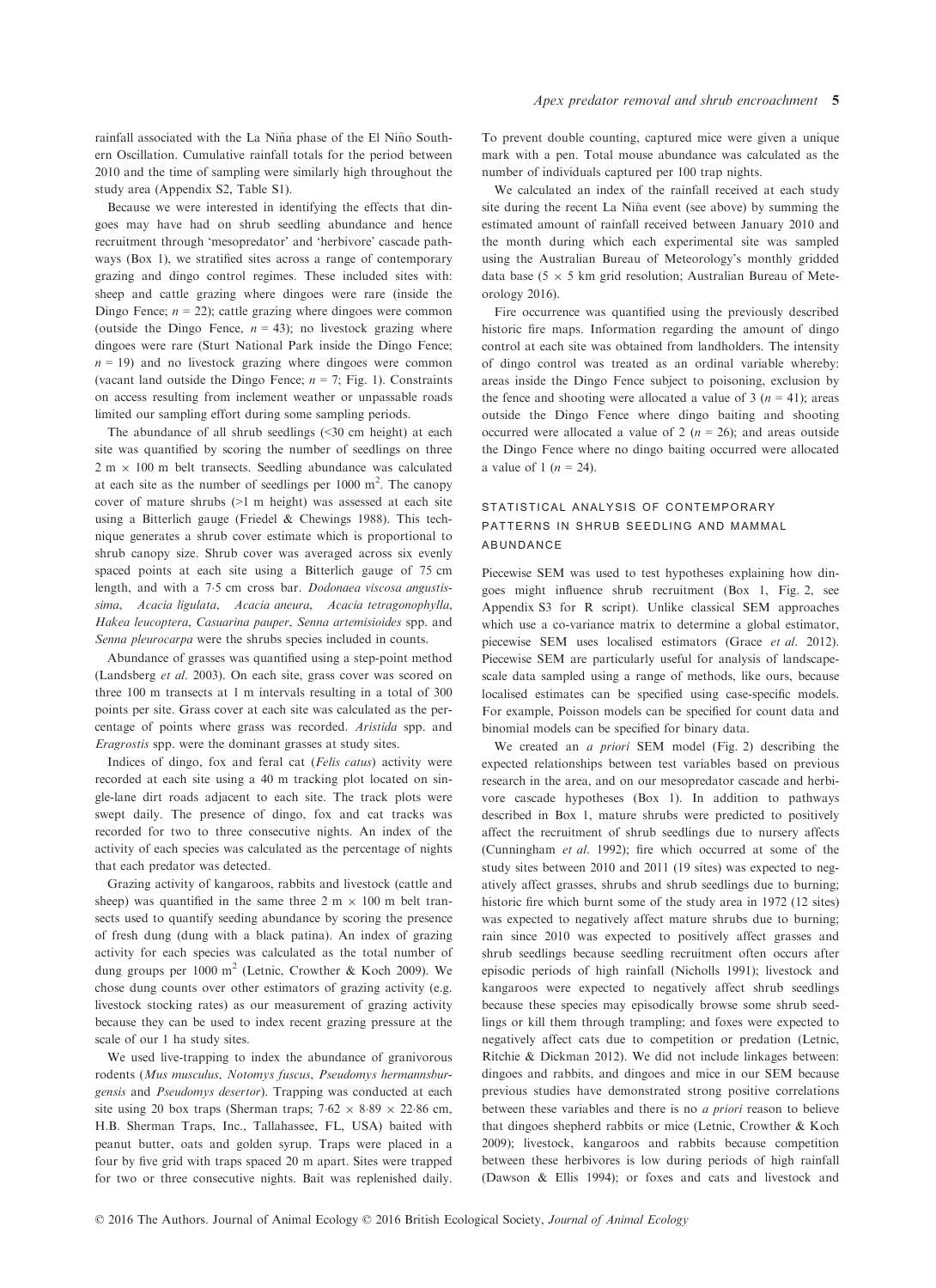

kangaroos because these herbivores typically fall above the prey size limit of foxes and cats (Letnic, Ritchie & Dickman 2012).

Quasi-Poisson and negative binomial GLM were used to calculate local estimators within our SEM analysis. Where test variables showed almost mutually exclusive relationships with one another – e.g. kangaroos were rarely observed where dingoes were present and vice versa (here and; Letnic & Crowther 2013) – binomial GLMs were used (see Appendix S2, Table S2 for a description of models). To account for SAC within the SEM, autocovariate models were used to calculate distance-weighted SAC terms for each of the dependant variables in the SEM (Dormann et al. 2007). SAC terms were then included as fixed factors in all component GLMs. Backward stepwise model reduction was used to simplify models whereby non-significant explanatory variables were sequentially excluded from analyses until all variables were significant. For this 'best' model, standardised path coefficient estimates were calculated using methods presented in Grace et al. (2012), and deviance explained was calculated as the residual deviance minus the null deviance divided by the residual deviance.

## hopbush seedling survival and hopbush seed removal by rodents

We compared the survival of hopbush seedlings at 15 sites on each side of the Dingo Fence over a 32-month period. We focused on hopbush because it is the most common shrub species in the study area and the abundance of hopbush seedlings and seeds are known to be greater inside than outside the Dingo Fence (Gordon & Letnic 2015). Further, hopbush is a widely distributed species which (i) is known to have increased in abundance over the past century and (ii) experiences mass recruitment events following periods of high rainfall (such as the 2010/2011 rainfall event; Noble 1998). Within the study area, mature hopbush plants reach a maximum height of 4 m, and produce seed annually during spring and summer. The seeds are wind or ant dispersed and are the foliage browsed by insects, livestock, kangaroo and rabbits. Sites were separated by 1– 2 km intervals and were located at the bottom of dunes. Metal tags were attached to the bases of seven hopbush seedlings at each site (average seedling height  $\pm$ SE: inside the Dingo Fence

Fig. 2. The a priori structural equation model describing interaction pathways through which dingoes were predicted to influence shrub seedling abundance. Grey lines represent the mesopredator cascade hypothesis and black lines represent the herbivore cascade hypothesis (as described in Box 1). Solid lines represent predicted negative effects and dashed lines represent predicted positive effects. [Colour figure can be viewed at wileyonlinelibrary.com]

 $21.54 \pm 0.92$  cm, outside the Dingo Fence  $22.86 \pm 0.77$  cm) during November 2012. Because seedlings were rare at some sites outside the Dingo Fence, only three seedlings were tagged at one site and six seedlings were tagged at three sites (total of 98 seedlings outside the Dingo Fence). Seedling survival was assessed in March 2013, September 2013, January 2014 and July 2015. Seedling death was identified by complete disappearance or desiccation of seedlings so that they were brittle to touch. Survival of hopbush seedlings on either side of the Dingo Fence was compared using Kaplan–Meier survival curves associated with Wilcoxon tests for statistical significance.

We used foraging trays to experimentally test whether mice readily consumed hopbush seeds. Five plastic bowls (15 cm diameter, 5 cm depth) filled with sand were buried flush with the ground on dune tops at 75 (34 sites inside, 41 sites outside the Dingo Fence) of the 91 study sites used in the contemporary patterns in shrub seedling and mammal abundance study. Forty hopbush seeds (winged capsules removed; 2 mm diameter) were then mixed through the sand matrix. The number of seeds eaten from each tray was recorded each night for two or three consecutive nights, and seed consumption was expressed as seed removal per night. Seed removed from trays was replenished daily. A linear model was used to test associations between seed removal and mouse abundance. To identify which vertebrate granivores were consuming seeds, we identified the tracks present at foraging trays and placed a portable trail camera (ScoutGuard, SG560- 8M, HCO Outdoor Products, Norcross, GA, USA) at 26 of the 75 foraging trays outside the Dingo Fence. Cameras were not deployed inside the fence because preliminary surveys showed that rodents were extremely rare. Cameras were placed on 20 cm platforms at a distance of 3 m from foraging trays. Feeding granivores were identified from 30 s videos.

## **Results**

#### historical shrub cover

Shrub cover increased from 1948 to 1999 on both sides of the Dingo Fence. However, the rate of increase was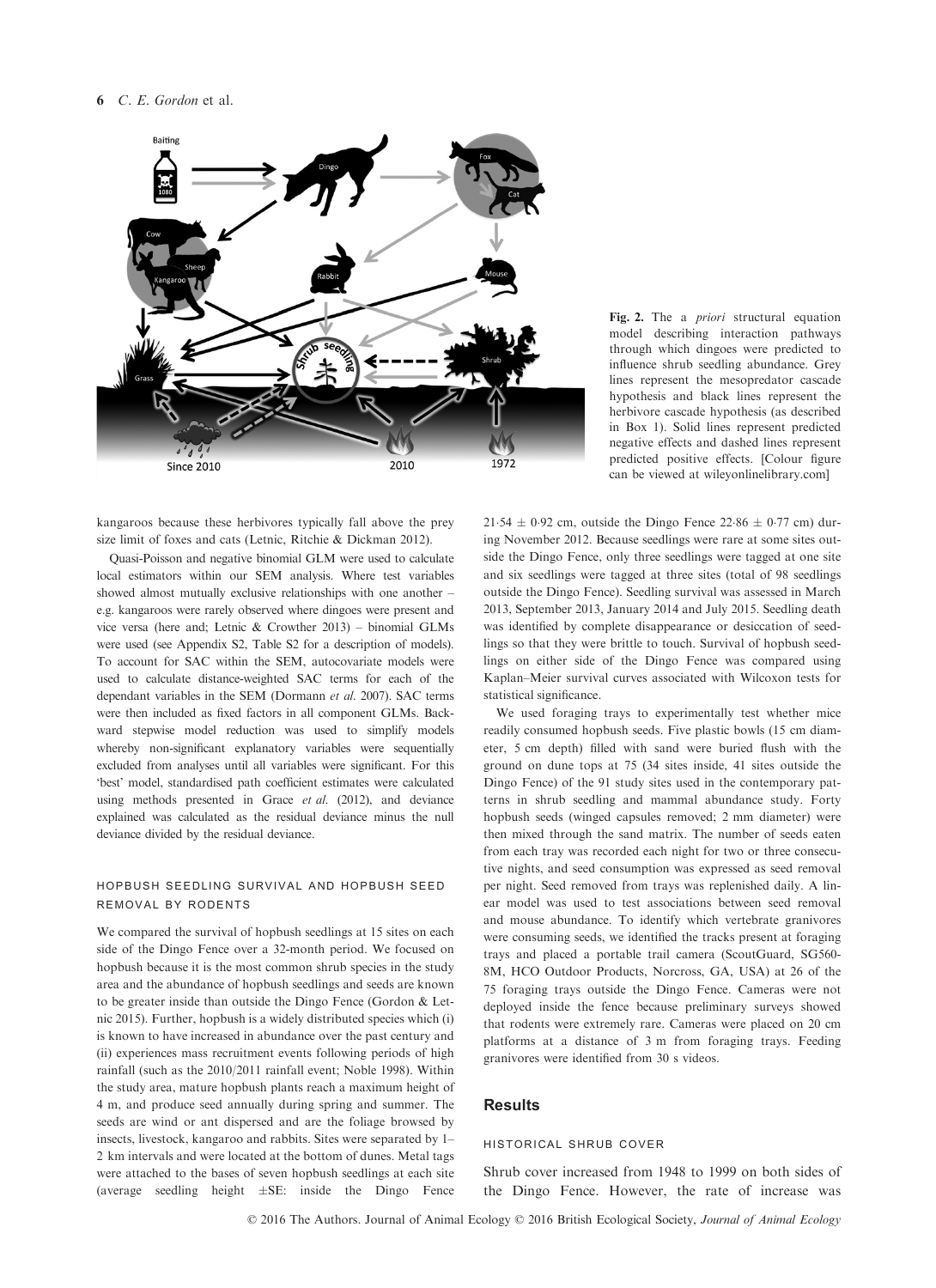

Fig. 3. Average shrub cover  $(\pm 1 \text{ SE})$  within 100 m diameter sample units at Fort Grey (a) and Hawker Gate (b) during 1948, 1972, 1983 and 1999. Black lines indicate areas with low dingo abundance 'inside' the Dingo Fence, grey lines indicate area with high dingo abundance 'outside' the Dingo Fence.

greater after 1972 in areas without dingoes, irrespective of whether the land was used for commercial livestock grazing or as conservation reserve (Fig. 3). On average, shrub cover increased by 33% on pastoral sites inside the Dingo Fence and 7% at pastoral sites outside the Dingo Fence in the southern Hawker Gate region, and by 89% on conservation reserve sites inside the Dingo Fence and 41% on pastoral sites outside the Dingo Fence at the northern Fort Grey region. Shrub cover was consistently higher at the northern Fort Grey region than the southern Hawker Gate region (Fig. 3).

Weak to moderate correlations were observed between predictor variables entered into GLMs (Appendix S1, Table S3). The most parsimonious GLM explaining shrub cover was the model that included all predictor variables except the occurrence of fire in the previous 20 years  $(AICc = 63 677.33, wi = 0.574, residual deviance = 40 038).$ The only other supported model included all predictor variables (AICc = 63 677.93,  $wi = 0.425$ , residual deviance = 40 036). Both models were substantially better than the null model  $(AICc = 102 646.37, null deviance = 79 023,$  $P \leq 0.0001$ , indicating that the inclusion of the predictor variables substantially increased model fit. We focus on the former 'most parsimonious' model for inference. Year was the most important determinant of shrub cover followed by the interaction between year and dingo abundance, the SAC term, latitude and rainfall respectively (Fig. 4). The effect of distance to water (mean  $\pm$ SE: inside the Dingo



Fig. 4. Path diagram showing parameter estimates  $(\pm 1 \text{ SE})$  for standardised predictor variables included in the most parsimonious generalized linear model based on AICc value. Solid lines indicate positive effects on shrub abundance, dashed lines indicate negative effects on shrub abundance. Line width is weighted by the magnitude of the coefficient estimate.

Fence = 5303 m  $\pm$  89 m, outside the Dingo Fence = 5110 m  $\pm$  78 m), a correlate of livestock grazing activity (Landsberg et al. 2003), was smaller than that of all other predictor variables excluding distance to the Dingo Fence (mean  $\pm$ SE: inside the Dingo Fence = 4550 m  $\pm$  93 m, outside the Dingo Fence = 4353 m  $\pm$  67 m; Fig. 4). Mean annual rainfall in the previous 20 years and fire occurrence (fire was recorded at 1% of sites inside the Dingo Fence in 1972 and was never observed outside the Dingo Fence) were poor predictors of shrub cover. The inclusion of the SAC term in the final GLM did not bias model parameter estimates. This is evidenced by the standardised coefficient estimates being similar between GLMs with and without the SAC term included as a fixed factor (Appendix S1, Table S4; Dormann et al. 2007).

## contemporary patterns in shrub seedling and mammal abundance

On average, dingo activity, rabbit grazing pressure and mouse abundance was greater outside than inside the Dingo Fence (Table 1). On average, fox activity, livestock grazing pressure, kangaroo grazing pressure, shrub seedling abundance and shrub cover was greater inside than outside the Dingo Fence (Table 1). Cat activity, grass cover and total rainfall since 2010 were similar on both sides of the Dingo Fence (Table 1).

Shrub seedling abundance was best explained by the mesopredator cascade hypothesis (Box 1, Fig. 5). In accordance with this hypothesis, dingo baiting was correlated negatively with dingo activity and dingo activity was correlated negatively with fox activity. Thus, high levels of dingo baiting had an indirect positive effect on fox activity. In turn, fox activity was correlated negatively with rabbit grazing pressure and mouse abundance. Rabbit grazing pressure and mouse abundance were correlated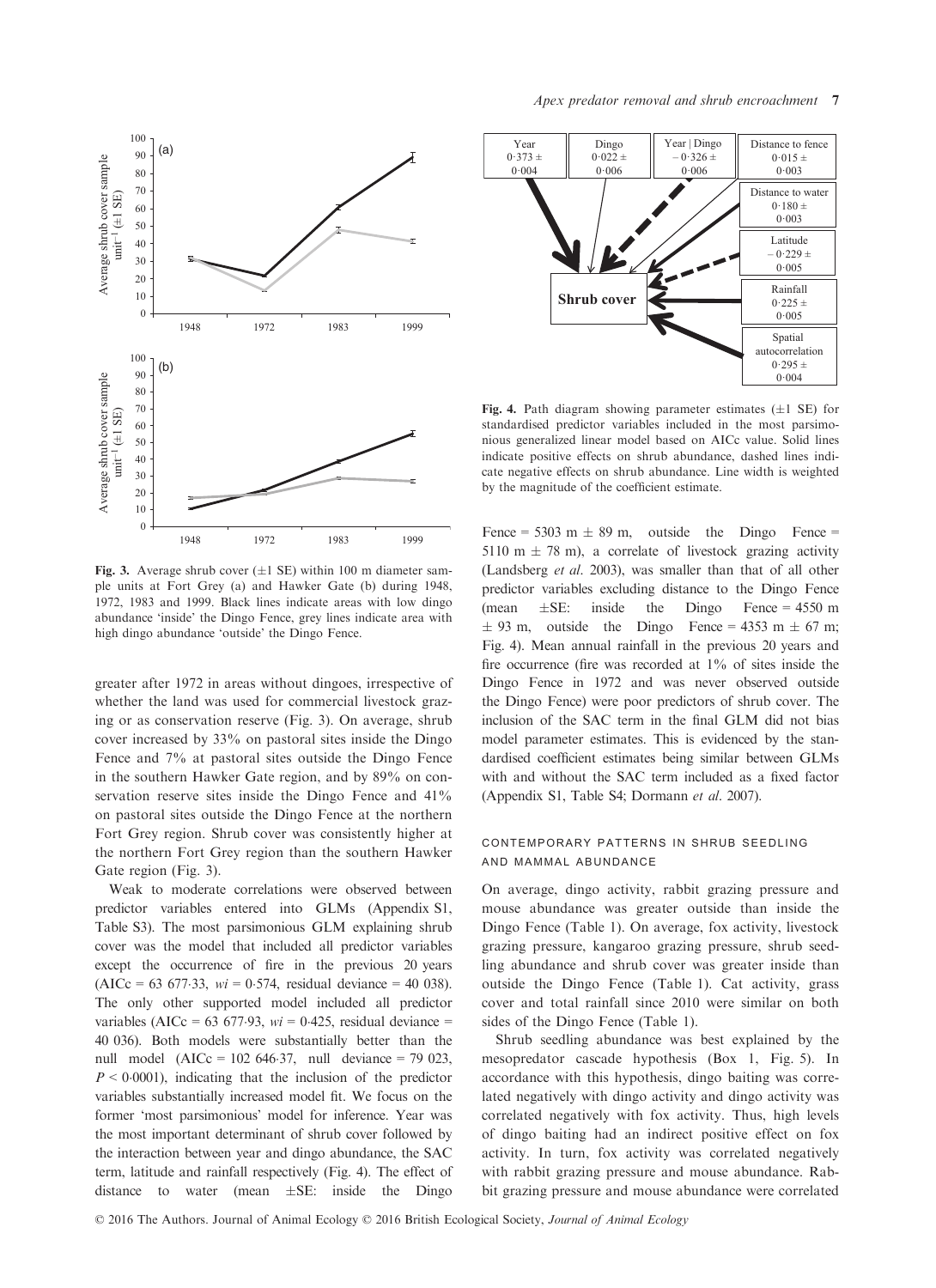Table 1. Mean  $(\pm S E)$  values for continuous variables in our structural equation model describing interaction pathways through which dingoes were predicted to influence shrub seedling abundance. Data is shown for: pastoral areas inside the Dingo Fence (DF;  $n = 22$ sites), conservation areas inside the DF where livestock are absent  $(n = 19$  sites), pastoral areas outside the DF  $(n = 43$  sites) and vacant land outside the DF where livestock are absent ( $n = 7$  sites)

| Variable          | <b>Units</b>        | Livestock present<br>inside the DF | Livestock absent<br>inside the DF | Livestock present<br>outside the DF | Livestock absent<br>outside the DF |
|-------------------|---------------------|------------------------------------|-----------------------------------|-------------------------------------|------------------------------------|
| Dingo             | Activity/night      | $\Omega$                           | $\theta$                          | $42.88 \pm SE 5.76$                 | $56.71 \pm SE$ 9.53                |
| Fox               | Activity/night      | $74.86 \pm SE 6.29$                | $44.52 \pm SE$ 7.66               | $1.53 + SE$ 1.07                    | $18.85 \pm SE 9.81$                |
| Cat               | Activity/night      | $17.31 \pm SE$ 5.81                | $\theta$                          | $17.76 \pm SE$ 3.77                 | $\left( \right)$                   |
| Livestock grazing | Dung/1000 $m^2$     | $211.31 \pm SE 68.00$              | $\Omega$                          | $7.00 + SE$ 2.09                    | $\Omega$                           |
| Kangaroo grazing  | Dung/1000 $m2$      | 573.54 $\pm$ SE 124.78             | $391.26 + SE$ 64.56               | $1.58 + SE$ 0.76                    | $\theta$                           |
| Rabbit grazing    | Dung/1000 $m2$      | $59.09 \pm SE$ 14.86               | $28.10 + SE$ 11.52                | $202.67 + SE$ 28.32                 | $278.42 \pm SE 88.57$              |
| Mouse             | Captures/100 nights | $1.13 + SE$ 1.13                   | $\Omega$                          | $160.65 + SE$ 38.47                 | $85.85 \pm SE 32.45$               |
| Grass             | Percentage cover    | $38.72 \pm SE$ 1.91                | $30.36 \pm SE$ 3.48               | $49.88 \pm SE 1.85$                 | $39.42 \pm SE$ 1.46                |
| Shrub seedling    | Seedling/1000 $m^2$ | $209.09 + SE$ 30.85                | $196.47 + SE$ 35.08               | $52.34 + SE$ 11.76                  | $\Omega$                           |
| Shrub             | Shrub cover index   | $14.27 + SE$ 1.13                  | $13.57 \pm SE 1.10$               | $4.88 \pm SE 0.43$                  | $4.57 \pm SE 0.75$                 |
| Total rainfall    | <b>Millimetres</b>  | $843.54 \pm SE$ 10.41              | $1014.52 + SE 9.05$               | $1006.20 + SE$ 22.23                | $901.28 \pm SE 0.71$               |

negatively with shrub seedling abundance. Thus, fox activity had an indirect positive effect on shrub seedling abundance. Further, because dingo activity was correlated negatively with fox activity, dingoes had an indirect negative effect on shrub seedling abundance. Fire since 2010 was correlated negatively with shrub seedling abundance. A number of exogenous pathways which did not indirectly impact shrub seedling abundance were present



Fig. 5. The most parsimonious structural equation model describing interaction pathways through which dingoes were predicted to influence shrub seedling abundance. Numbers dissecting or lying above arrows show standardised path coefficient estimates and deviance explained (d.e.) is shown within boxes. Black lines show pathways effecting shrub seedling abundance and grey lines show exogenous pathways.

within the final SEM. These included negative correlations between dingo and cat activity, fox and cat activity, and rabbit grazing pressure and shrub cover; and positive correlations between rabbit grazing pressure and grass cover, and fire occurrence since 2010 and grass cover.

Spatial autocorrelation was observed in most GLMs comprising the final piecewise SEM (Appendix S2, Table S2). Spatial autocorrelation was particularly apparent in models describing dingo impacts on livestock and kangaroo grazing pressure. Although strong negative associations were observed between dingoes and livestock and kangaroo grazing pressure (Table 1), these pathways were not included in the final SEM (Fig. 5). This was because livestock and kangaroos were almost exclusively observed inside the Dingo Fence, and thus GLMs were strongly weighted by the autocorrelated term (Appendix S2, Table S2).

## hopbush seedling survival and hopbush seed removal by rodents

Survivorship of hopbush seedlings was greater inside the Dingo Fence where dingoes were rare than outside the



Fig. 6. Percentage survival of hopbush (Dodonaea viscosa angustissima) seedlings inside (light grey line) and outside (dark grey lines) the Dingo Fence between November 2012 and July 2015.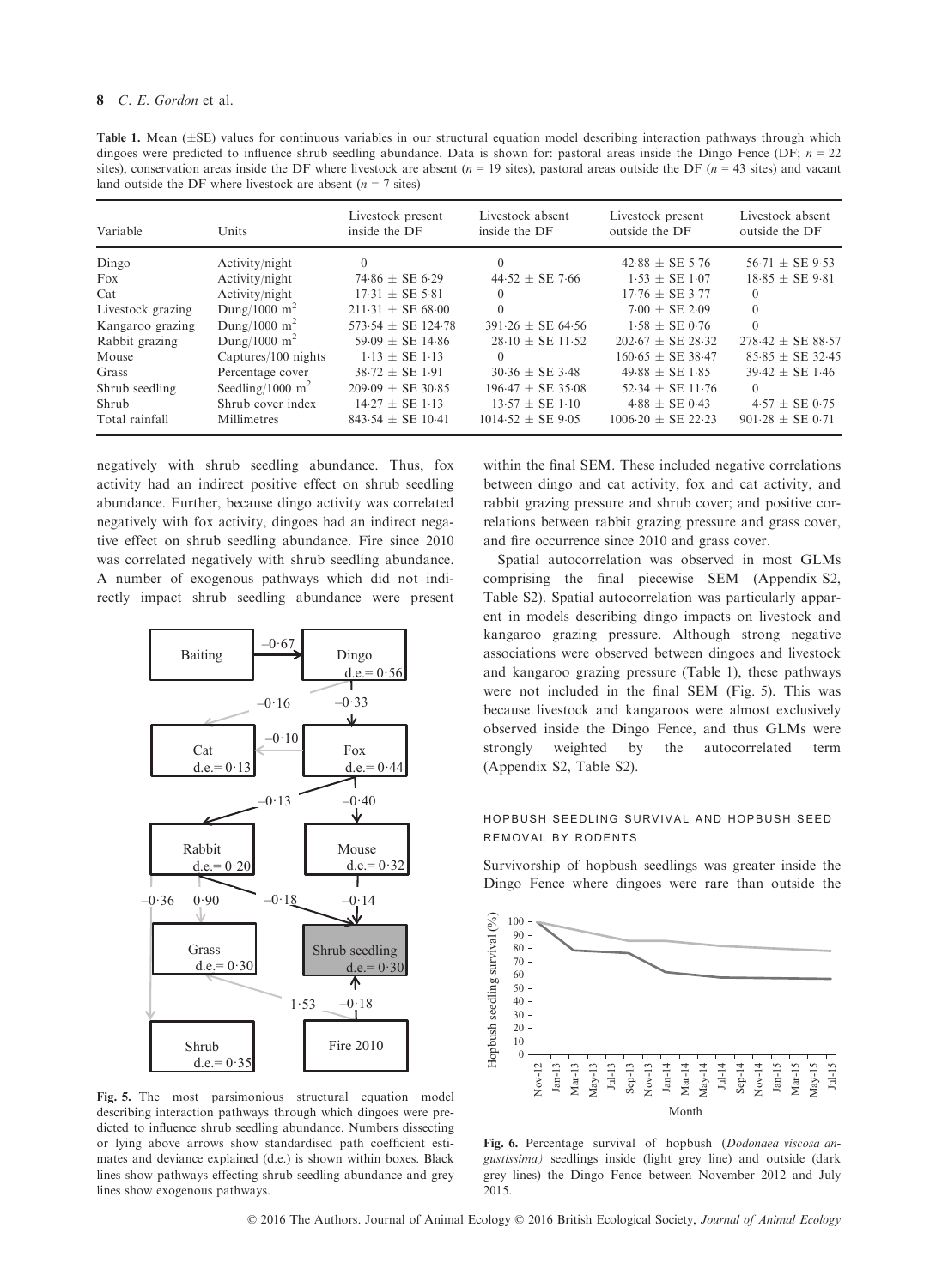Dingo Fence where dingoes were common (Fig. 6;  $\chi^2 = 4.81$ , df = 1,  $P = 0.0278$ ).

Total mouse abundance was positively correlated with the number of seeds taken from foraging trays  $(R^{2} = 0.445, F<sub>1.73</sub> = 58.48, P < 0.001, y = 0.027 \text{ x } +7.772;$ Appendix S4, Fig. S1). Trail cameras showed that the rodent *N. fuscus* was the only vertebrate granivore to consume seed from foraging trays (N. fuscus was observed on 85% of sample nights and foraged on 81% of these nights). On average, N. fuscus consumed more hopbush seeds outside (mean  $13.44 \pm SE$  1.31 seeds per trap night) than inside (mean  $6.85 \pm SE$  1.06 seeds per trap night) the Dingo Fence.

#### **Discussion**

Our results provide evidence linking the suppression of an apex predator to the historic encroachment of shrubs (Figs. 3 and 4). Although there was a general increase in shrub cover over time on both sides of the Dingo Fence, the increase in cover was greater at locations where dingoes were rare. Our analysis of contemporary patterns of consumer abundances and vegetation revealed strong relationships between the abundances of dingoes, red foxes, consumers of shrub seeds and shrub seedlings that accord with our mesopredator cascade hypothesis (Box 1, Fig. 5). Our analysis of hopbush seedling survival and seed removal showed seedling survivorship was 17 times greater and seed removal by rodents was 21 times lower in areas where dingoes were historically rare than common (Fig. 6). Viewed collectively, our results are consistent with the hypothesis that shrub encroachment within our study area is linked to trophic cascades induced by the suppression of an apex predator, the dingo.

#### general changes in historic shrub cover through time

The general increase in shrub cover in areas where dingoes were common (outside the Dingo Fence) and rare (inside the Dingo Fence) is consistent with the  $CO<sub>2</sub>$ enrichment hypothesis for shrub encroachment (Briggs et al. 2005); i.e. shrubs increase in abundance because the  $C_3$  photosynthetic pathway used by most shrubs is more efficient at sequestering energy in high  $CO<sub>2</sub>$  environments than the  $C_4$  photosynthetic pathway utilised by most grasses (Archer, Schimel & Holland 1995; van Auken 2000). However, the  $CO_2$ -enrichment hypothesis cannot explain the divergent trends in shrub abundance in areas where dingoes are common and rare. This is because  $CO<sub>2</sub>$ levels would have been similar on each side of the Dingo Fence through time.

Another plausible explanation for the general increase in shrub abundance through time on both sides of the Dingo Fence is the reduced impact of rabbits as regulators of shrub recruitment following the introduction of the biological control agent myxomatosis in the early

1950s. Studies conducted since the introduction of myxomatosis have demonstrated that rabbits can suppress the regeneration of shrubs and trees by browsing on seedlings (Auld 1995; Booth, King & Sanchez-Bayo 1996). Following the release of myxomatosis, rabbit numbers crashed throughout Australia (Ratcliffe et al. 1952), and their influence on shrub and tree recruitment is thought to have been diminished (Crisp & Lange 1976). The effects of rabbits on shrub recruitment in the Strzelecki Desert may be expected to be greater both now and in the past in areas where there are dingoes, because dingoes facilitate higher numbers of rabbits (Newsome et al. 2001; Letnic, Crowther & Koch 2009).

## a mesopredator release cascade hypothesis for shrub encroachment in arid australia

According to our SEM, the most parsimonious explanation for the observed pattern of shrub seedling abundance at the time of our study is that in the presence of dingoes, granivory and browsing of shrub seedlings by rodents and rabbits, respectively, imposes a recruitment bottleneck on shrubs. Conversely, in the absence of dingoes, this recruitment bottleneck no longer exists because rodent and rabbit abundances are suppressed by high numbers of red foxes owing to the release of foxes from direct killing by and competition with dingoes.

While caution is required when interpreting correlative data, our mesopredator cascade hypothesis for shrub encroachment is well supported by previous studies and data collected in this study which demonstrate that mice and rabbits, which are consistently more abundant in the presence of dingoes (Newsome et al. 2001; Letnic, Crowther & Koch 2009), are important consumers of shrub seeds (Gordon & Letnic 2015) and seedlings (Auld 1995; Booth, King & Sanchez-Bayo 1996). Moreover, our field sampling for consumer, shrub seedling and mature shrub abundances occurred following one of the strongest La Niña events recorded in Australia during the last 100 years, and thus, represented an optimal recruitment period for shrubs (Nicholls 1991). Rodent and rabbit populations typically irrupt following La Nina driven rainfall ~ events in arid Australia (Letnic, Tamayo & Dickman 2005). Thus, we propose that high levels of granivory and browsing by rodents and rabbits, facilitated by the presence of dingoes, could limit shrub recruitment in the wake of periodic La Niña events.

Although the Dingo Fence was constructed between 1914 and 1917, the cover of shrubs on either side of the fence measured from aerial photographs was not markedly different in 1948 or 1972, but began to differ after 1972. Because government and local pastoral records from the surrounding region show that livestock densities (and hence grazing pressure) were generally similar inside and outside the Dingo Fence between 1941 and 1980 (see Appendix S5, Fig. S1), it is unlikely that these divergent trends in shrub cover were caused by increases in total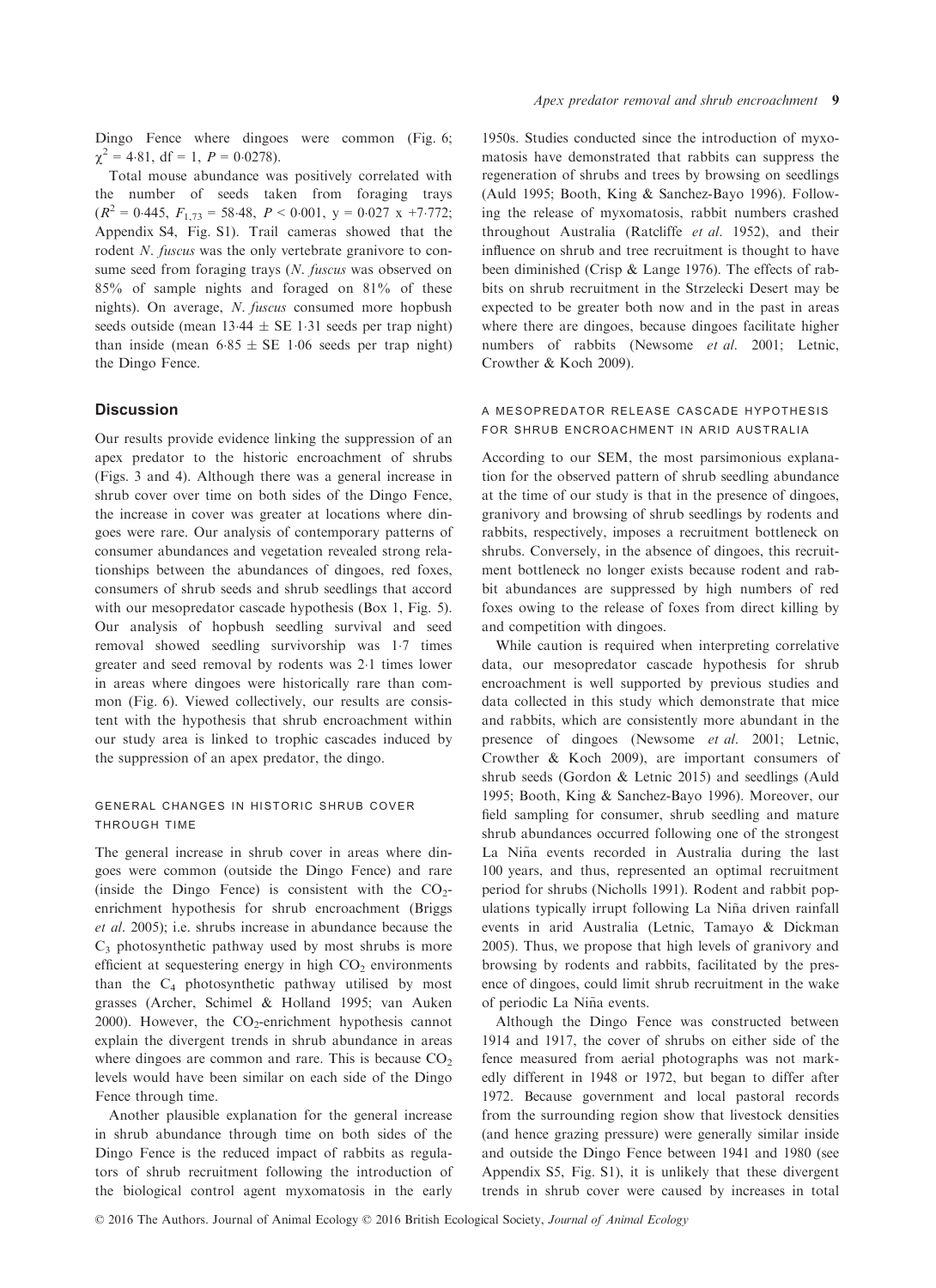livestock grazing. A second explanation for the divergent trends in historic shrub cover could relate to the introduction of the poison sodium fluoroacetate (1080) which greatly increased the effectiveness of dingo control from the late 1960s onwards (Fleming et al. 2001). Dingo control, primarily using meat baits impregnated with 1080, is undertaken extensively in western NSW but less so in adjoining areas outside the Dingo Fence in Qld and SA, where dingoes remain relatively common. Prior to the use of 1080, dingoes occurred at higher numbers than they do now in western NSW (Fleming et al. 2001), and although controlled by trapping, shooting, poisoning and exclusion by the Dingo Fence, they may have been sufficiently abundant to suppress red fox populations and hence facilitate higher populations of rabbits and mice (Letnic & Koch 2010).

Improvement in the efficiency of dingo control through time is evidenced in the study region and elsewhere in Australia by the reduction in dingo bounty payments paid following the introduction of 1080 (Allen & Sparkes 2001). Although bounty payments are not a particularly sensitive index of dingo abundance, the sharp decrease in bounties paid following the introduction of 1080 across Australia is thought to reflect a dramatic decrease in dingo abundance (Allen & Sparkes 2001). Thus, if our hypothesis is correct, a reduction in the influence of dingoes on mammalian assemblages and therefore increases in shrub populations in western NSW (inside the fence) could be expected following the introduction of 1080.

#### a herbivore cascade hypothesis for shrub encroachment in arid australia

Our results provide little support for the hypothesis that herbivore grazing pressure is a driver of shrub encroachment within the study area. The marked increase in historic shrub cover between 1972 and 1983 at sites where dingoes exist at low densities (inside the fence) occurred irrespective of whether sites were used for livestock grazing (Hawker Gate) or as conservation reserve (Fort Grey; Fig. 3). Distance to closest watering point, a proxy for livestock grazing intensity, also had a negligible correlation with historic shrub cover in our analysis. Our SEM which explored contemporary patterns of consumer and hopbush seedling abundance showed weak and non-significant associations between dingo activity and livestock or kangaroo abundance, grass cover, and seedling abundance during the wet climatic period associated with our field survey (Fig. 5).

#### Conclusion

Here, we provide evidence that the extirpation of an apex predator, the dingo, has initiated a trophic cascade that facilitates shrub recruitment and shrub encroachment. Apex predator extirpation is inextricably linked to shrub encroachment in many areas of the world; e.g. in the south-west of the USA shrub encroachment has coincided with the decline of wolves (van Auken 2000; Ripple et al. 2013), expansion of livestock grazing (Dunlap 1991), reduced fire frequency (van Auken 2000), irruption of mesopredators and wild herbivores (Ripple et al. 2013; Newsome & Ripple 2015), and decline of rodents and lagomorphs (Weltzin, Archer & Heitschmidt 1997; Davidson, Detling & Brown 2012). However, our study is the first to suggest that trophic cascades initiated by apex predator extirpation could be a driver of shrub encroachment. Given the strong associations observed between apex predator extirpation and shrub encroachment globally, we suggest that trophic cascades and the loss of ecosystem functioning initiated by apex predator removal could be an important factor influencing shrub encroachment in many areas of the Earth.

#### Authors' contributions

C.E.G. and M.L. conducted field work. C.E.G., M.L., M.S.C. and B.D.M. analysed data. All authors wrote and edited the manuscript.

#### Acknowledgements

This research was funded by the Australian Research Council and Hermon Slade Foundation. Wildlife ethics approval was granted by the South Australian Department of Environment and Natural Resources (26/2011) and the University of Western Sydney's Animal Ethics and Care Committee (A8904). Marianne Pasanen-Mortensen and Bodil Elmhagen provided advice on SEM.

#### Data accessibility

Data available from the Dryad Digital Repository: [http://dx.doi.org/](http://dx.doi.org/10.5061/dryad.g6m44) [10.5061/dryad.g6m44](http://dx.doi.org/10.5061/dryad.g6m44) (Gordon et al. 2016).

#### References

- Allen, L.R. & Sparkes, E.C. (2001) The effect of dingo control on sheep and beef cattle in Queensland. Journal of Applied Ecology, 38, 76–87.
- Archer, S., Schimel, D.S. & Holland, E.A. (1995) Mechanisms of shrubland expansion: land use, climate or CO<sub>2</sub>? Climatic Change, 29, 91-99.
- van Auken, O.W. (2000) Shrub invasions of North American semiarid grasslands. Annual Review of Ecology and Systematics, 31, 197–215.
- Auld, T. (1995) The impact of herbivores on regeneration in four trees from arid Australia. The Rangeland Journal, 17, 213–227.
- Australian Bureau of Meteorology (2016) Archive monthly gridded rainfall totals. Available at<http://www.bom.gov.au>.
- Beschta, R.L. & Ripple, W.J. (2009) Large predators and trophic cascades in terrestrial ecosystems of the western United States. Biological Conservation, 142, 2401–2414.
- Bivand, R. (2011) Spdep: spatial dependence: weighting schemes, statistics and models. R package version 0.5-40. Available at [http://cran.r-project.](http://cran.r-project.org/src/contrib/Descriptions/spdep.html) [org/src/contrib/Descriptions/spdep.html](http://cran.r-project.org/src/contrib/Descriptions/spdep.html).
- Booth, C., King, G. & Sanchez-Bayo, F. (1996) Establishment of woody weeds in western New South Wales. 1. Seedling emergence and phenology. The Rangeland Journal, 18, 58–79.
- Briggs, J.M., Knapp, A.K., Blair, J.M., Heisler, J.L., Hoch, G.A., Lett, M.S. & McCarron, J.K. (2005) An ecosystem in transition: causes and consequences of the conversion of mesic grassland to shrubland. BioScience, 55, 243–254.
- Browning, D.M. & Archer, S.R. (2011) Protection from livestock fails to deter shrub proliferation in a desert landscape with a history of heavy grazing. Ecological Applications, 21, 1629–1642.
- Burnham, K.P. & Anderson, D.R. (2002) Model Selection and Multimodel Inference: A Practical Information-Theoretic Approach. Springer-Verlag, New York, NY, USA.